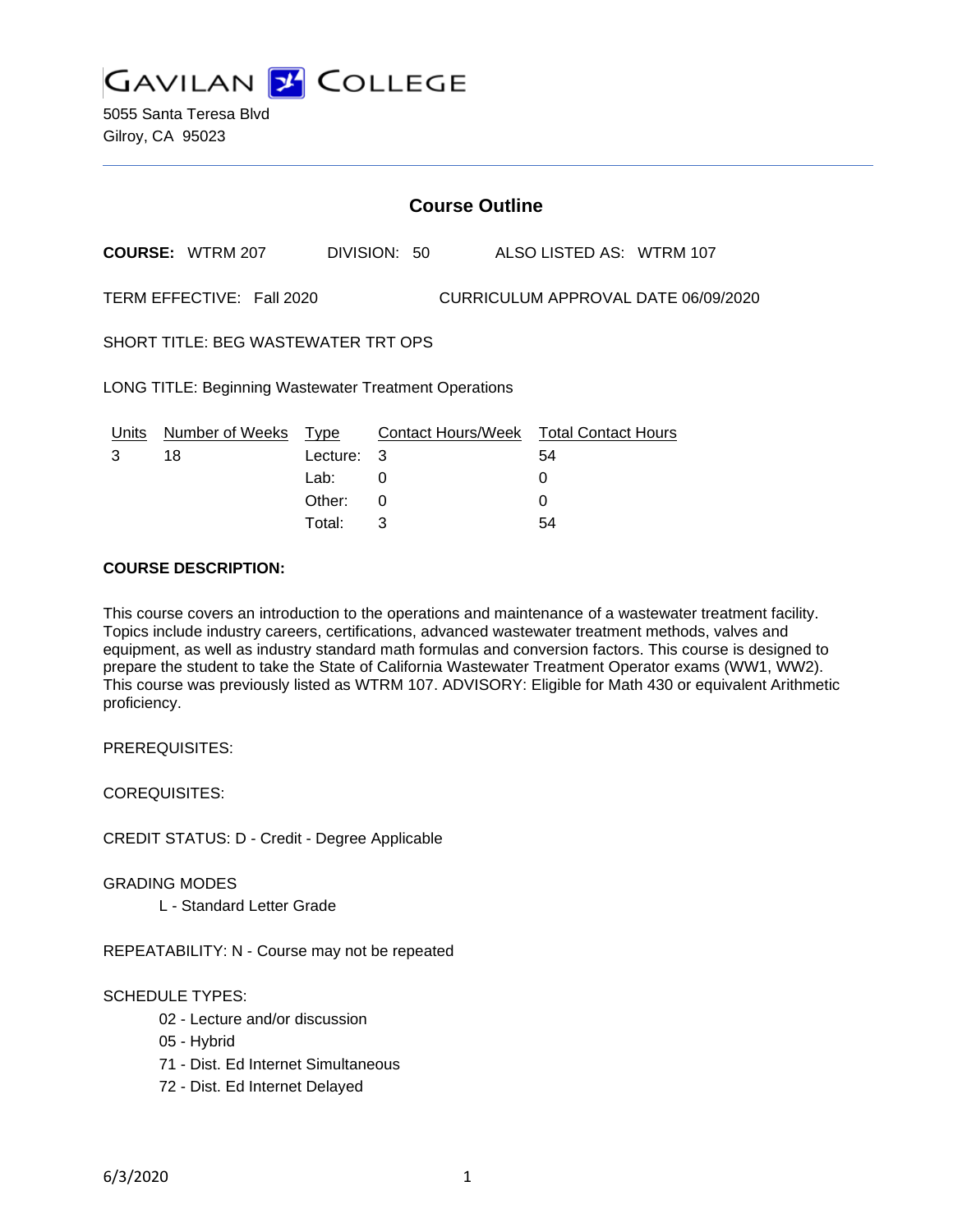# **STUDENT LEARNING OUTCOMES:**

By the end of this course, a student should:

1. Describe the various methods, regulations, and procedures related to wastewater treatment standards.

2. Demonstrate the ability to meet the written test standards for the WW1 and WW2 State of California wastewater treatment operator exams.

# **CONTENT, STUDENT PERFORMANCE OBJECTIVES, OUT-OF-CLASS ASSIGNMENTS**

Curriculum Approval Date 06/09/2020

## 4 Hours

Content: Instructor and Student Introductions and Networking. Acronyms throughout the Wastewater Treatment Industry. Career Opportunities in the Wastewater Treatment Industry. State and Voluntary Certifications and their Issuing Organizations. Overview of Wastewater Treatment. Basic Math.

Student Performance Objectives: Discuss networking potential. Define industry standard acronyms. Recognize professional organizations and the certifications offered. Outline state organizations and the certifications offered. Identify career opportunities locally, statewide, and nationally. Explain industry standard basic math formulas and conversions. Describe how to engage in industry networking. Describe the application of basic math in wastewater treatment.

#### 6 Hours

Content: Introduction to Wastewater Treatment. Characteristics of Wastewater. Wastewater Collection Systems. Basic Math.

Student Performance Objectives: Define and discuss pre-treatment, primary treatment, secondary treatment, and tertiary treatment stages. Explain the different types and characteristics of wastewater. Describe types of collection systems and

manhole placement requirements. Calculate areas and volumes. Convert cubic feet to gallons to pounds. Calculate linear feet measurements, perimeters, and circumference. Explain the pounds formula. Calculate velocity. Explain the basics of wastewater treatment, including the characteristics of wastewater, wastewater collection systems and associated basic math.

#### 6 Hours

Content: Preliminary Treatment. Primary Treatment. Basic Math.

Student Performance Objectives: Describe pre-treatment equipment and functions. Explain the different stages and the need for pre-treatment. Identify primary treatment equipment and functions. Recognize removal efficiency for primary treatment. Define basic primary treatment operation. Calculate surface loading rates. Calculate surface and wier overflow rates. Calculate detention time. Define the differences between preliminary treatment and primary treatment.

#### 6 Hours

Content: Biological Concepts. Pond and Lagoons. Basic Math.

Student Performance Objectives: Outline the key biological actions in wastewater treatment. Identify the common types of bacteria in the various biological processes. Recognize how temperature, pH, and dissolved oxygen affect biological processes. Identify the various types of ponds used. Describe parameters of pond classification. Describe operational controls of the different classification of ponds. Calculate hydraulic and organic loading to the ponds. Calculate pond evaporation rate. Convert temperature from degrees Fahrenheit to centigrade, and from degrees centigrade to Fahrenheit. Explain critical biological concepts, including those associated with pond and lagoons.

3 Hours Content: Secondary Treatment. Fixed Film Processes. Trickling Filters. Rotating Biological Contactors. Basic Math.

Student Performance Objectives: Outline the various fixed film secondary treatment processes. Describe the main parts of a trickling filter. Identify the main parts of a rotating biological contactor. Explain performance limits. Identify types of bacteria in the bio-mass. Discuss sloughing (life) cycles of the bio-mass. Calculate hydraulic loading and organic loading for the various fixed film processes. Discuss secondary treatment, fixed film processes, trickling filters and rotating biological contractors.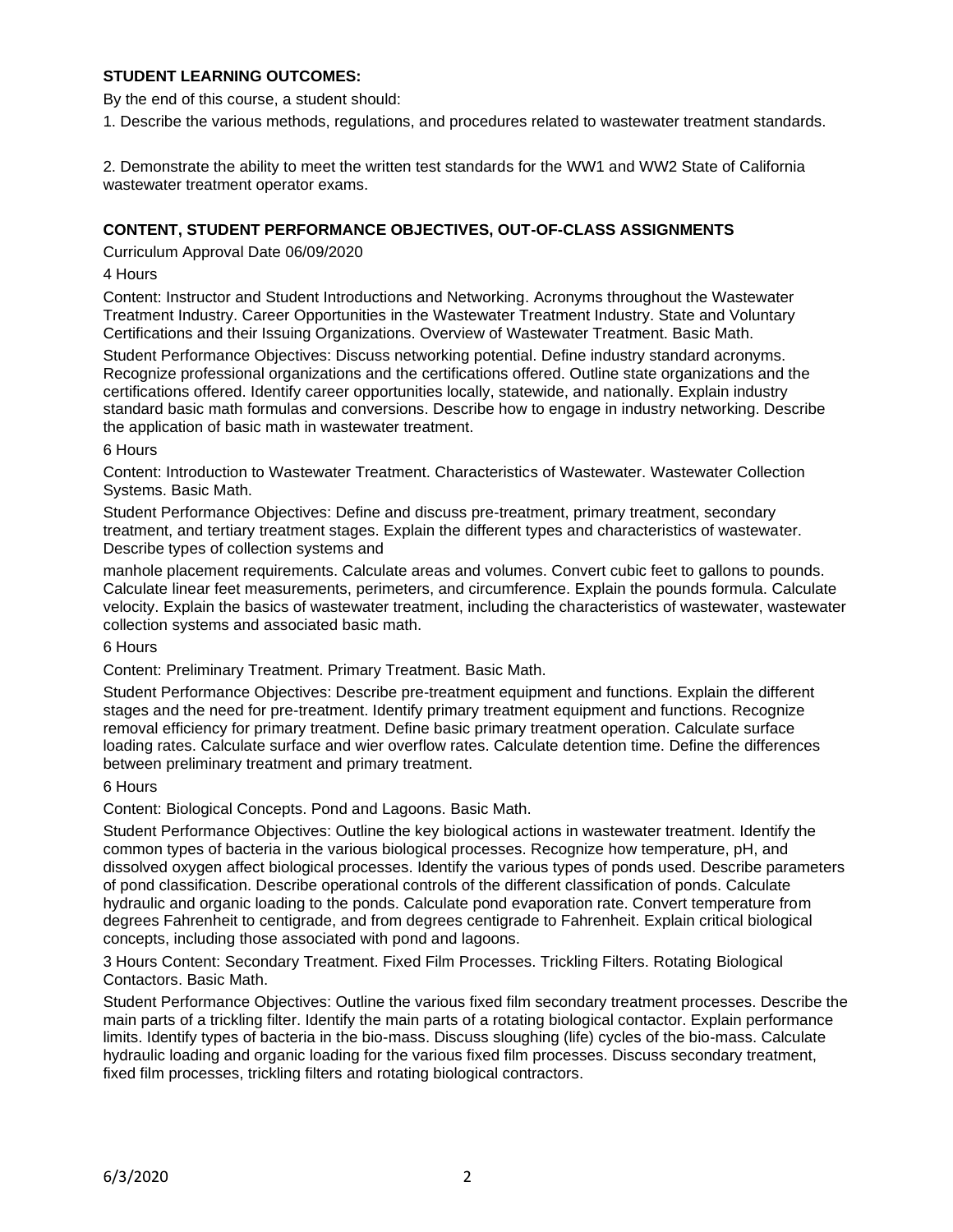3 Hours

Content: Secondary Treatment. Suspended Film Processes. Activated Sludge. Combined Processes. Trickling Filter Solids Contact. Basic Math.

Student Performance Objectives: Identify and explain the many activated sludge processes. Discuss performance limits. Identify the types of bacteria in activated sludge. Explain aeration types and requirements. Outline return and wasting requirements. Define mass balance. Explain the principles of the combined trickling filter solids contact process. Calculate hydraulic loading and organic loading for the various activated sludge processes. Calculate sludge age, SVI, MCRT,

pounds to return, and pounds to waste. Describe secondary treatment, suspended film processes, activated sludge, combined processes and trickling filter solids contact.

6 Hours

Content: Disinfection of Wastewater. Thickening of Sludge Solids. Basic Math.

Student Performance Objectives: Identify the disinfection methods used in the wastewater industry. Identify the equipment used by different disinfection processes. Discuss the 3 forms of chlorine widely used (gas, liquid, dry). Explain the safe handling and use of chlorine and personal protection equipment required. Explain the purpose for chlorine contact time. Identify the various methods of sludge thickening. Describe the various types of sludge to be thickened. Calculate thickened sludge feed rates. Calculate pounds of chlorine needed based on percent strength of the chlorine used (gas, liquid, dry). Manipulate dose, demand, and residual formulas. Describe the processes for the disinfection of wastewater, including thickening of sludge solids.

## 6 Hours

Content: Sludge Digestion. Aerobic Digestion. Anaerobic Digestion. Sludge Processing. Biosolids Processing. Biosolids Disposal. Basic Math.

Student Performance Objectives: Describe the various sludge digestion processes. Outline the aerobic sludge digestion process. Describe the anaerobic sludge digestion process. Identify the equipment used and operational controls of aerobic and anaerobic sludge digestion. Discuss sludge stabilization and digestion by-products. Discuss the main safety concerns regarding anaerobic digestion. Calculate volatile solids loading. Calculate percent reduction of volatile solids. Calculate pounds of methane gas produced per pound of volatile solids destroyed. Describe the components of sludge digestion, including aerobic digestion, anaerobic digestion, sludge processing, bio-solids processing and bio-solids disposal.

#### 6 Hours

Content: Final Effluent Disposal. Secondary Effluent. Tertiary Effluent. Basic Math.

Student Performance Objectives: Describe the various effluent disposal methods. Identify acceptable disposal methods for secondary and tertiary effluents. Describe the various types of equipment used for effluent discharge. Explain effluent reuse requirements. Calculate chlorine disinfection rates and dechlorination dosing rates. Calculate percent (%) removal/efficiency. Explain final effluent disposal, including secondary and tertiary effluent.

# 6 Hours

Content: Laboratory Test. Sampling. Maintenance. Safety. Record Keeping.

Student Performance Objectives: Identify and describe the various laboratory tests performed for process control and regulatory reporting requirements. Explain the measurement of pH and what each end of the scale represents. Outline how BOD, total solids, settleable solids, volatile solids, coliform concentration, turbidity, volatile acids/alkalinity, methane content, priority pollutants, and metals analysis are used in the operation of a wastewater treatment facility. Discuss the many

safe practices involved in the successful operation of the facility. Identify maintenance needs. Explain the difference between preventive maintenance and predictive maintenance. Describe the importance of record keeping and log books.

Describe the roles of laboratory sampling and testing, as well as facility and equipment maintenance and safety in wastewater plant operations.

2 Hours

Final

# **METHODS OF INSTRUCTION:**

Lectures and Discussions, Visual Aids, Demonstrations, Facilities Tours (as available)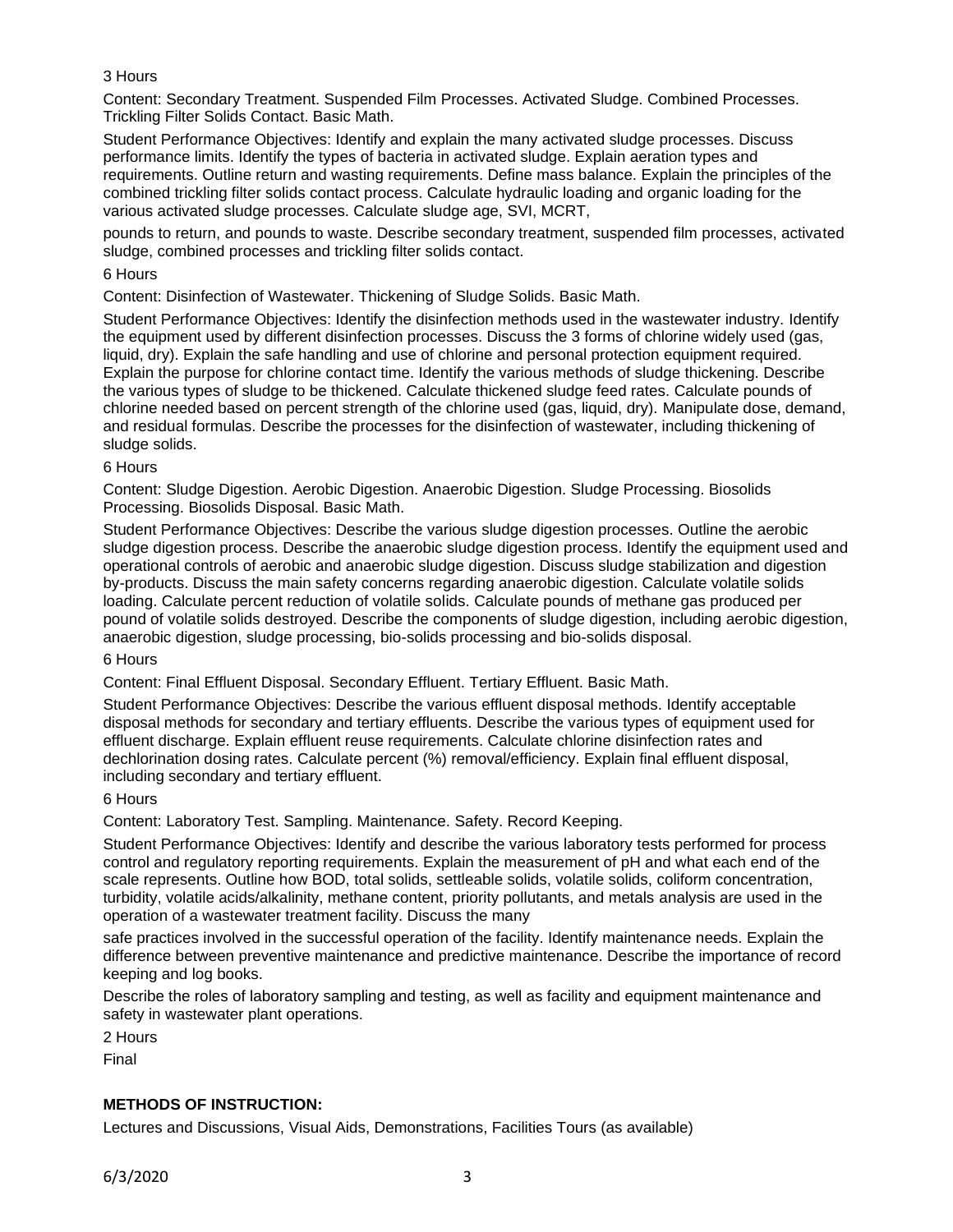# **OUT OF CLASS ASSIGNMENTS:**

Required Outside Hours: 68 Assignment Description: For each topic, students will review in class and text book examples and complete hand-out homework assignments. Required Outside Hours: 40 Assignment Description: Study for quizzes and exams.

# **METHODS OF EVALUATION:**

Writing assignments Percent of total grade: 10.00 % Percent range of total grade: 10% to 20% Written Homework, Other: In Class Worksheets Problem-solving assignments Percent of total grade: 40.00 % Percent range of total grade: 30% to 60 % Homework Problems, Quizzes, Exams, Other: In Class **Worksheets** Objective examinations Percent of total grade: 40.00 % Percent range of total grade: 30% to 60% Multiple Choice, True/False, Matching Items Other methods of evaluation Percent of total grade: 10.00 % 0% - 20% Class Participation

# **REPRESENTATIVE TEXTBOOKS:**

Kenneth D. Kerri. Operation of Wastewater Treatment Plants, Volume I or other appropriate college level text.. Sacramento, CA: CSU, Sacramento,2019.

Reading Level of Text, Grade: 12th Verified by: MS Word